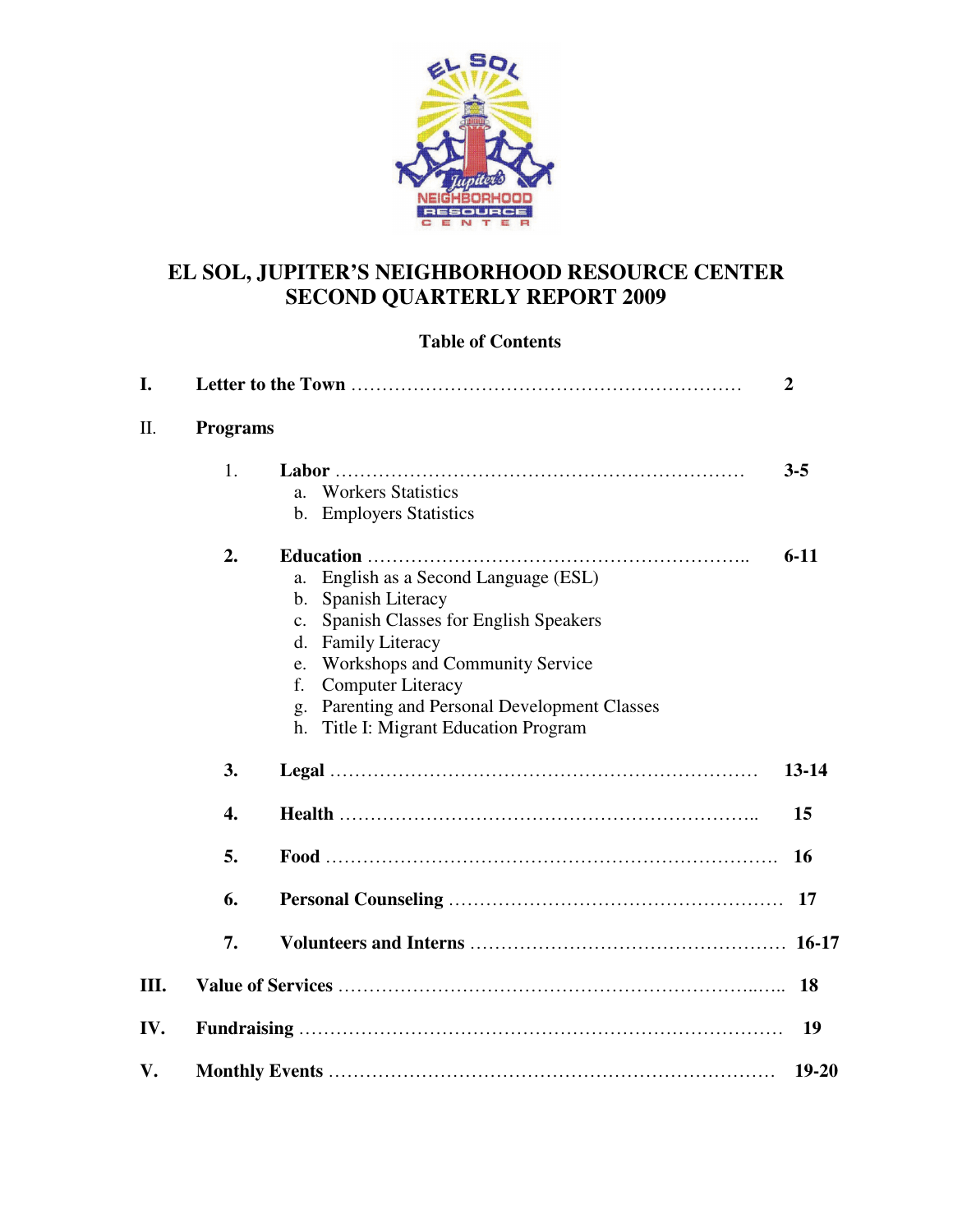#### July 2, 2009

# **Dear Mayor Golonka and Members of the Council,**

 As part of its lease with the Town of Jupiter, El Sol is pleased to submit its quarterly report for the months of April, May, and June 2009.

In this second quarter of 2009, El Sol has continued strengthening existing programs and introducing new initiatives. A key element that has enabled our growth and increased the quantity and quality of services we provide are our strategic partnerships and alliances. We have cultivated relationships and a mutual collaboration with various organizations, among them,

| <b>Habitat for Humanity</b>                                              | <b>Visiting Nurse Association</b> |
|--------------------------------------------------------------------------|-----------------------------------|
| Palm Beach Community College                                             | Corn Maya, Inc.                   |
| Palm Beach County Fire Rescue Department                                 | Florida Power and Light           |
| Guatemalan and Mexican Consular Offices                                  | Florida International University  |
| Palm Beach County School District                                        | Florida Atlantic University       |
| Center for International Migration and Integration Solid Waste Authority |                                   |

The impact of our programs and services is detailed here, and when appropriate, there is a comparison to last year's statistics. The Florida Governor's Commission on Volunteerism and Community Service sets the value of volunteer contributions at \$19.52 per hour. This is the amount we assign to calculate the value of our programs.

If you have any questions or comments please feel free to contact me.

Respectfully submitted by,

Jocelyn Sabbagh Center Director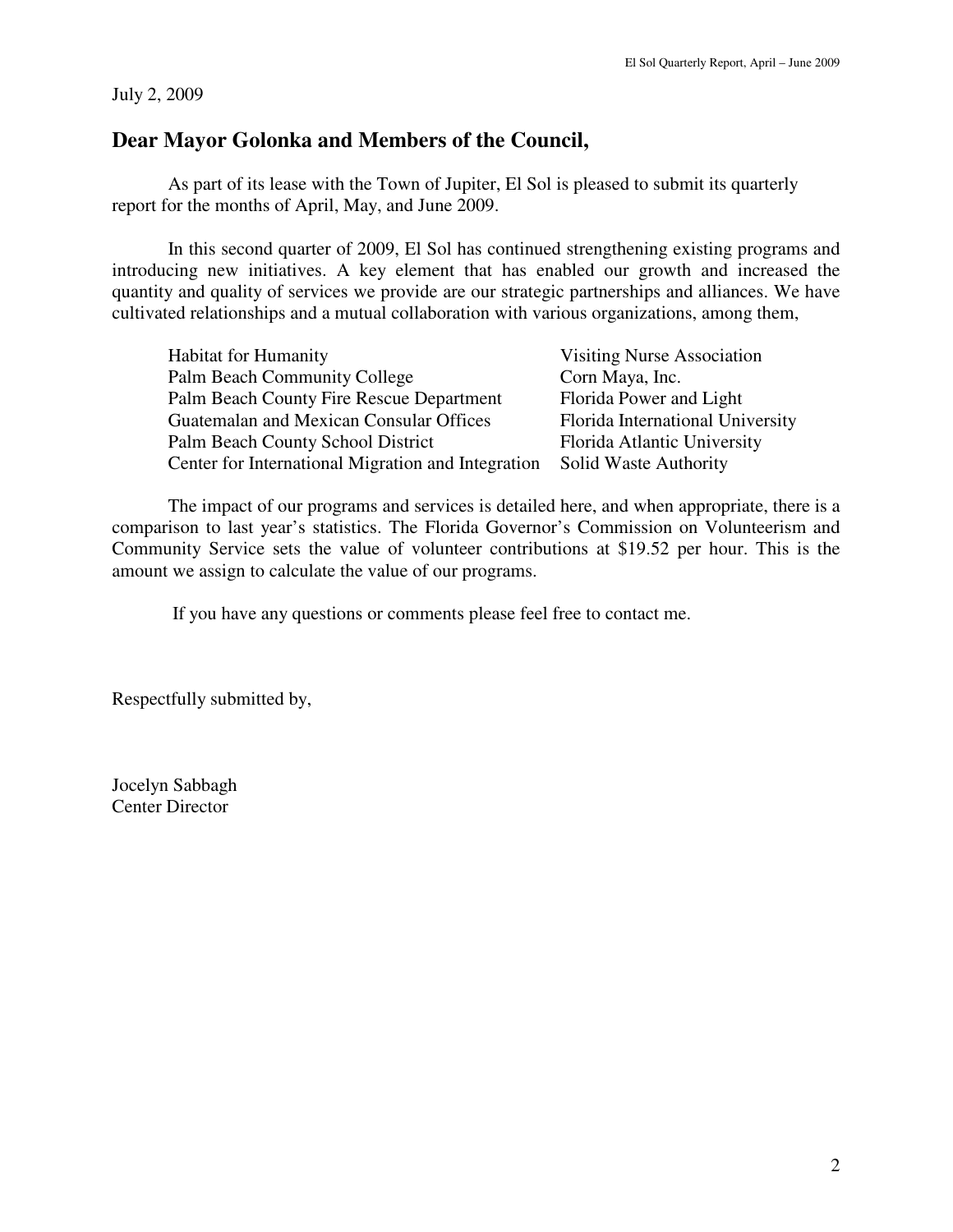# **II. PROGRAMS**

# **1. LABOR PROGRAM**

El Sol administers its day labor program seven days a week, from 6AM – 2PM on Mondays through Saturdays, and 7AM – noon on Sundays. Workers come to the labor center to look for day labor, and employers use our center to hire workers for the day.

## a. **Workers Statistics:**

A total of 1,571 workers are registered with El Sol as of June 30, 2009.

#### Workers Attendance:

During the second quarter of 2009, worker attendance at the center totaled 10,860 workers<sup>1</sup>. On average, the center served 119 workers per day. The monthly breakdown is as follows:

| April: | 127 per day on average (20% decrease from previous month)   |
|--------|-------------------------------------------------------------|
| May:   | 119 per day on average $(6\%$ decrease from previous month) |
| June:  | 112 per day on average $(6\%$ decrease from previous month) |

#### Workers Hired:

 $\overline{a}$ 

A total of 1,846 workers were placed in jobs during this quarter. The average rate of workers placement was 17%. On average, 20 workers were hired per day. As can be seen the percentage is increasing over the First Quarter and paralleling 2008 numbers much more closely. The monthly breakdown is as follows:

April: 539 workers hired; 18 per day on average; 14% placement

May: 555 workers hired; 18 per day on average; 15% placement

June: 752 workers hired; 25 per day on average; 22% placement



 $1$  Total worker and total employer attendance is the addition of all daily attendance lists.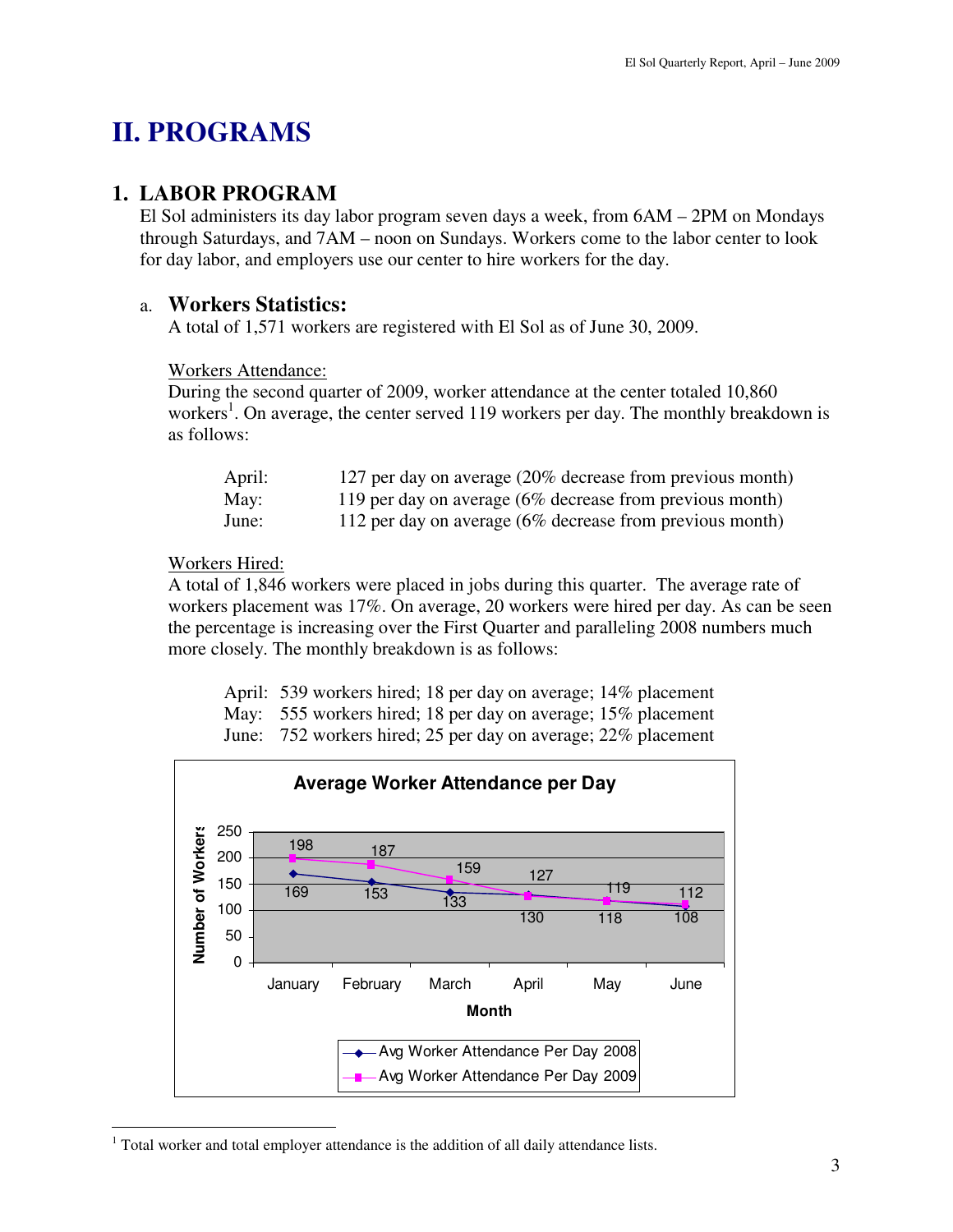Worker attendance for 2009 is comparable to 2008. There seems to be a seasonal trend with highest attendance in winter months and lowest attendance in summer months.



# b. **Employer Statistics**

A total of 2,843 employers are registered with El Sol as of June 30, 2009. In this quarter a total of 261 new employers registered to use our services. The majority of job requests and most common needs around the community were (in descending order): landscaping, moving, housekeeping, digging, painting, construction, and general labor.

The monthly breakdown of new employers is as follows:

| April: | 82 new employers |
|--------|------------------|
| May:   | 91 new employers |
| June:  | 88 new employers |

Employers Attendance

The total number of employers/homeowners who came into the Center to hire workers from April to June 2009 was 1,121. The monthly breakdown is as follows:

April: 316 employers (2% increase from previous month)

May: 348 employers (10% increase from previous month)

June: 457 employers (31% increase from previous month)

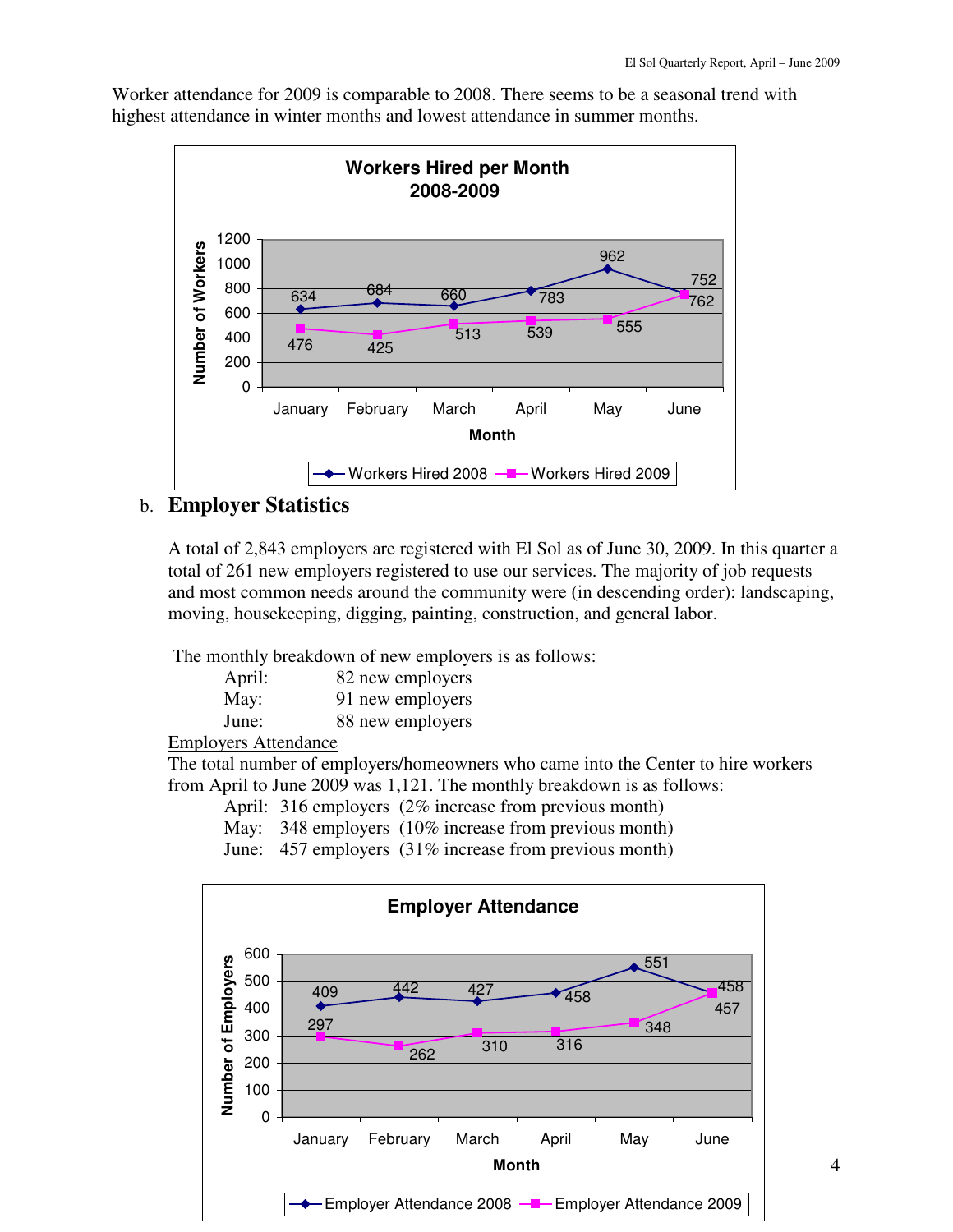# **2. EDUCATION**

# **a. English as a Second Language (ESL)**

## Nighttime ESL Program:

El Sol has partnered with Harriet L. Wilkes Honors College of Florida Atlantic University (FAU) and Palm Beach Community College (PBCC) to run its own ESL program based on the curriculum and standards of Palm Beach County's School District ESL Program. This program is offered to the community for free three nights a week from 7-9PM.

Classes are given by volunteer teachers from our neighborhood, and students from FAU and PBCC. This semester a total of 12 individuals volunteered to teach. Summer Classes of 2009 started on May  $26<sup>th</sup>$  and will conclude on July  $29<sup>th</sup>$ . The Fall semester begins on September 7th.

The design for our nighttime classes has been updated so that every semester lasts 11 weeks, thus standardizing the curriculum for each level.

A total of 71 students enrolled for the Summer Semester, 21 of them females (making this the semester with highest female enrollment). Each student was placed in one of four levels: Level A (for beginners), B, C, and D (most advanced class). The breakdown of student enrollment and attendance is as follows:

| <b>Level</b> | <b>Students</b><br><b>Enrolled</b><br>(May 09) | <b>Student</b><br>Average<br><b>Attendance</b><br>(June 09) |
|--------------|------------------------------------------------|-------------------------------------------------------------|
| A            | 41                                             | 27                                                          |
| B            | 15                                             | 11                                                          |
| C            | 5                                              | 3                                                           |
| D            | 10                                             |                                                             |
| <b>Total</b> | 71                                             | 45                                                          |



Our Youth Leader Program offers free child care service to parents (especially mothers) who otherwise could not attend classes at night and also, offers educational and engaging activities for children while their parents are in class. Twelve children are registered for this program, and on average, eight students attend.

| <b>Value of Program:</b> |                      |
|--------------------------|----------------------|
| <b>ESL Coordinator:</b>  | \$3,000              |
| <b>Youth Leader:</b>     | \$930                |
| <b>Volunteer Hours:</b>  | $$2,499$ (128 hours) |
| Materials:               | \$500                |
| Total:                   | \$6,929              |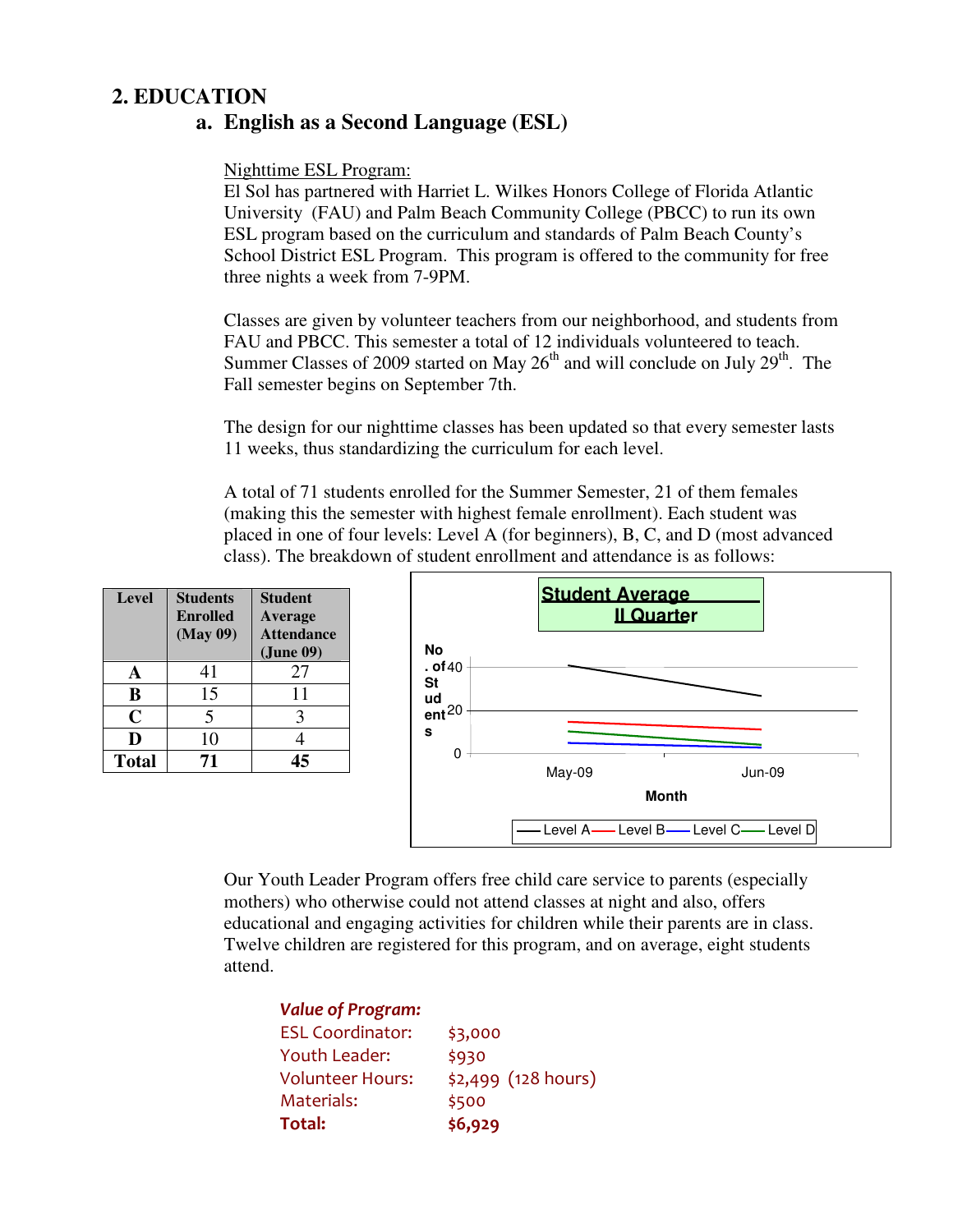Daytime ESL Classes:

El Sol offers ESL classes every day of the week. Volunteer teachers organize 1 hour interactive, conversational lessons that are available to individuals at El Sol while they wait for work. The classes enable a productive use of the "wait" time; help participants learn grammar, new and practical vocabulary; and give the opportunity to practice and improve pronunciation.

A total of 513 students attended daytime ESL classes this quarter. The monthly breakdown is as follows:

|                         | Number of        | Number of        |
|-------------------------|------------------|------------------|
| <b>Month</b>            | students in 2009 | students in 2008 |
| April                   | 226              | 319              |
| May                     | 127              | 309              |
| June                    | 160              | 275              |
| <b>Total Quarter II</b> | 513              |                  |

#### Value of Program:

Volunteers: \$1,757 (90 hours) Materials: \$500 Total: \$2,257

### **b. Spanish Literacy**

El Sol offers Spanish literacy classes Thursday, Friday and Saturday nights from 7-9PM. for individuals who are unable to read and write in Spanish. This not only helps improve student overall quality of life but places the student on a right path to learn English and other subjects.

In the spring semester of 2009, six students received a certificate of level completion. This summer semester, 13 students are enrolled (7 students were placed in level I, and 6 students in level II). Four volunteers rotate to teach both levels. Classes are offered three times per week from 7-9PM. Summer classes conclude on August  $1<sup>st</sup>$ .

The Spanish Literacy program has also been re-designed so that it is offered in tandem with the nighttime ESL program. This allows us to refer students to either program, depending on the person's needs. Like our nighttime ESL program, classes will also last 11-weeks, which will facilitate a standardized quality curriculum. We expect these changes will help increase student attendance, retention and proficiency.

| <b>Value of Program:</b> |                                          |  |
|--------------------------|------------------------------------------|--|
|                          | Volunteers: \$1,874 (96 volunteer hours) |  |
| Materials:               | \$50                                     |  |
| Total:                   | \$1,924                                  |  |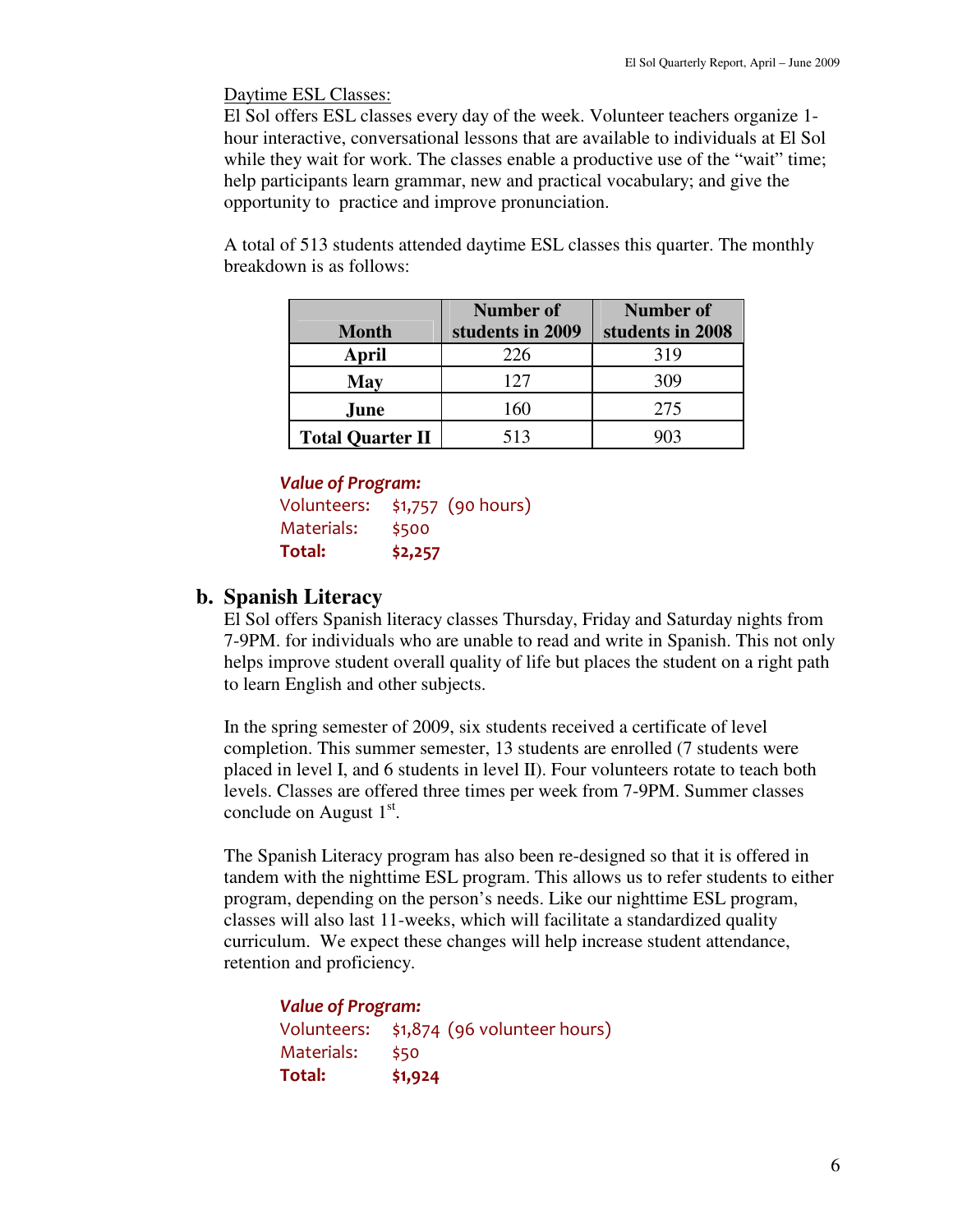## **c. Spanish Classes for English Speakers**

The conversational Spanish class for our English-speaking volunteers (which began in March) has continued even though the volunteer teacher has returned home for the summer. The classes continue to meet every Tuesday with each student teaching a class on a rotating basis. The average class size is 6. Two employees of the Town of Jupiter who heard about El Sol's Spanish conversation class have joined the group, hoping to learn some language fundamentals to help them in their job responsibilities. Simple conversation, sentence structure, and pronunciation are emphasized.

| <b>Value of Program:</b> |       |                   |
|--------------------------|-------|-------------------|
| Volunteer:               |       | $$254$ (13 hours) |
| Total:                   | \$254 |                   |

# **d. Family Literacy Program**

El Sol has partnered with The Palm Beach County School District's Family Literacy Program to offer family literacy classes. This program is geared towards pre-school and school aged children and their parents and it helps immigrant families in the community improve their educational needs (ESL, Adult Basic Education, GED, parenting, early childhood education, and parent-child activities). The program runs from Mondays through Thursdays from 8:30AM to 1:00PM.

The program concluded its academic year this quarter. It impacted 18 families: ten children from birth to 4 years old and 35 school -age children. The theme in the last quarter was health and safety. A guest dentist came to talk about dental hygiene and we had the Palm Beach County Drowning prevention do a presentation.

The end of the year ceremony included a play by the families, which was a book called *"Are You My Mother*?"by P.D. Eastman. All of the children earn a certificate of participation and all the mothers earn either a certificate of participation or a promotion from one level of English to the next.

#### *Value of Program:*

Three certified School District teachers administer the program and the total value is the addition of their salaries and materials. **Total: \$15,157**

#### **e. Workshops and Community Service**

This quarter El Sol held workshops for workers interested in developing new skills, here are the topics covered and the number of participants:

i. **Vocabulary Workshops:** PBCC's Spanish Class students, volunteers and our intern gave vocabulary tabletop workshops. Workshops helped El Sol workers learn useful words in English, while Spanish students from PBCC practiced the same words in Spanish. A total of 152 students participated throughout the second quarter.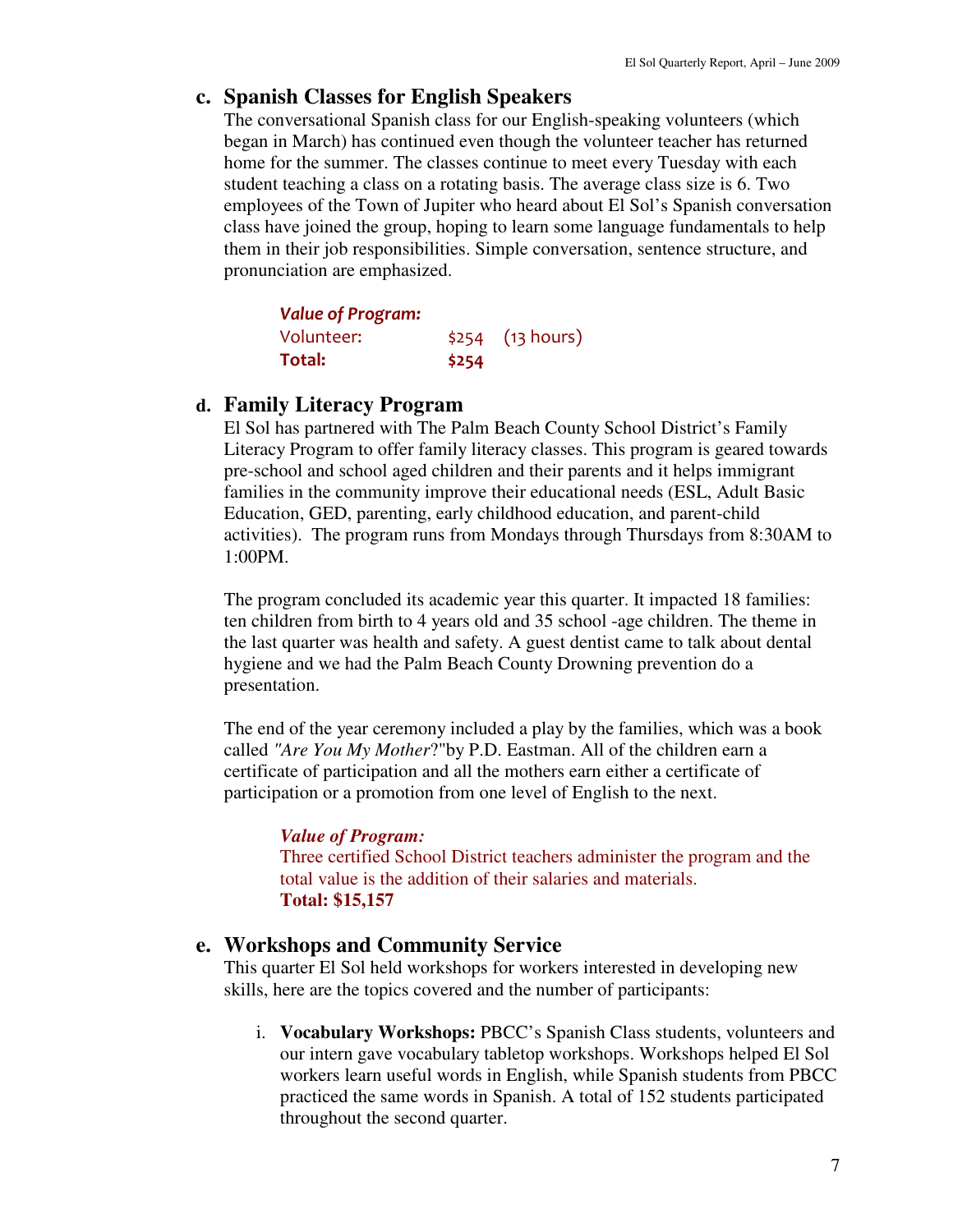- ii. **Town of Jupiter Workshop:** El Sol and the Town of Jupiter have created a series of code compliance presentations and will be having informative seminars on a monthly basis. This quarter a total of 64 participants attended. Topics covered included parks and recreation; walking on the sidewalk; use of fireworks; minimum housing standards; and trash regulations.
- iii. **Community Service Events:** El Sol coordinates monthly community service events in partnership with Habitat for Humanity and Solid Waste Authorities. In April, 26 individuals participated in the Great American Cleanup and helped keep Jupiter streets clean. In May, the event was postponed due to weather conditions and thus, we held two community service events in June. The first event was "Paint your Hearts Out" with Solid Waste Authority, in which 24 individuals volunteered to paint and landscape the exterior of a home on Cheyenne Street. For the very first time, five El Sol women workers were counted among the volunteers. The second event was held at the local Habitat for Humanity site and 18 workers volunteered to help construct Habitat homes.

| <b>Community</b><br><b>Service Event</b> | <b>Month</b>       | Number of<br><b>Volunteers/Hours</b><br>per Volunteer | \$ per Hour | Total \$ |
|------------------------------------------|--------------------|-------------------------------------------------------|-------------|----------|
| Great American<br>Cleanup                | April 2009         | 26/6                                                  | 19.52       | 3,045.12 |
| Paint Your<br>Hearts Out                 | June 2009          | 24/6                                                  | 19.52       | 2,811.00 |
| Habitat for<br>Humanity                  | June 2009          | 18/6                                                  | 19.52       | 2,108.16 |
| <b>Total:</b>                            | II Quarter<br>2009 | 68/6                                                  | 19.52       | 7,964.28 |

| <b>Value of Program:</b>   |            |
|----------------------------|------------|
| Volunteers:                | 68         |
| Total hours per volunteer: | 6.         |
| <b>Total:</b>              | \$7,964.28 |

iv. **Fire Safety:** Palm Beach County Firefighters trained El Sol staff and key volunteers in fire safety, managing large groups in case of emergency, and how to put use an extinguisher. Ten individuals participated. The workshop will also be offered to workers in August.

#### v. **El Sol-Habitat for Humanity Housing Program:**

El Sol has coordinated an international effort with Habitat for Humanity in Mexico, Guatemala and Palm Beach County. Habitat Guatemala has screened eleven El Sol workers and their families from Tzisbaj, Jacaltenango, out of which seven families qualified to obtain a house. Three of those families have already begun construction. Pending are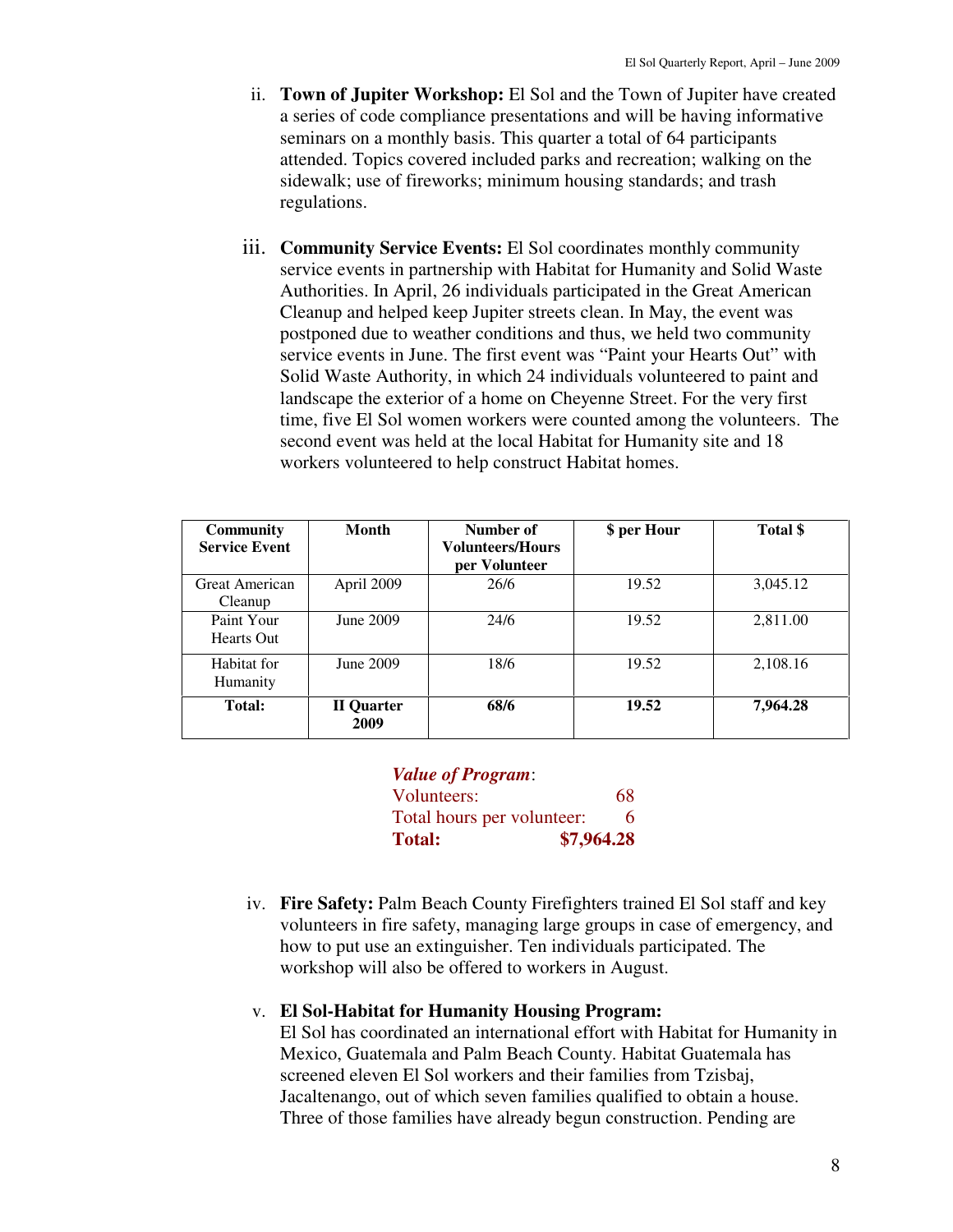results from Habitat Mexico, where 23 families from Chiapas are being screened.

The program also has an educational component. Workers and their families will be given financial literacy workshops that include the financial aspects of a mortgage and budgeting.

*El Sol Family receiving materials from Habitat to build their new house in Tzisbaj, Jacaltenango, Guatemala* 



*Photo: Courtesy of Habitat Guatemala*

# **f. Computer Literacy**

El Sol's computer lab is one of the most popular programs among the workers. The lab has 20 computers that were donated by the School District's Digital Divide program. In February, the School District donated a set of newer computers and we were able to upgrade our lab. In June, the computers we replaced were sent to two schools and a youth program in Guatemalan villages that did not have access to computers.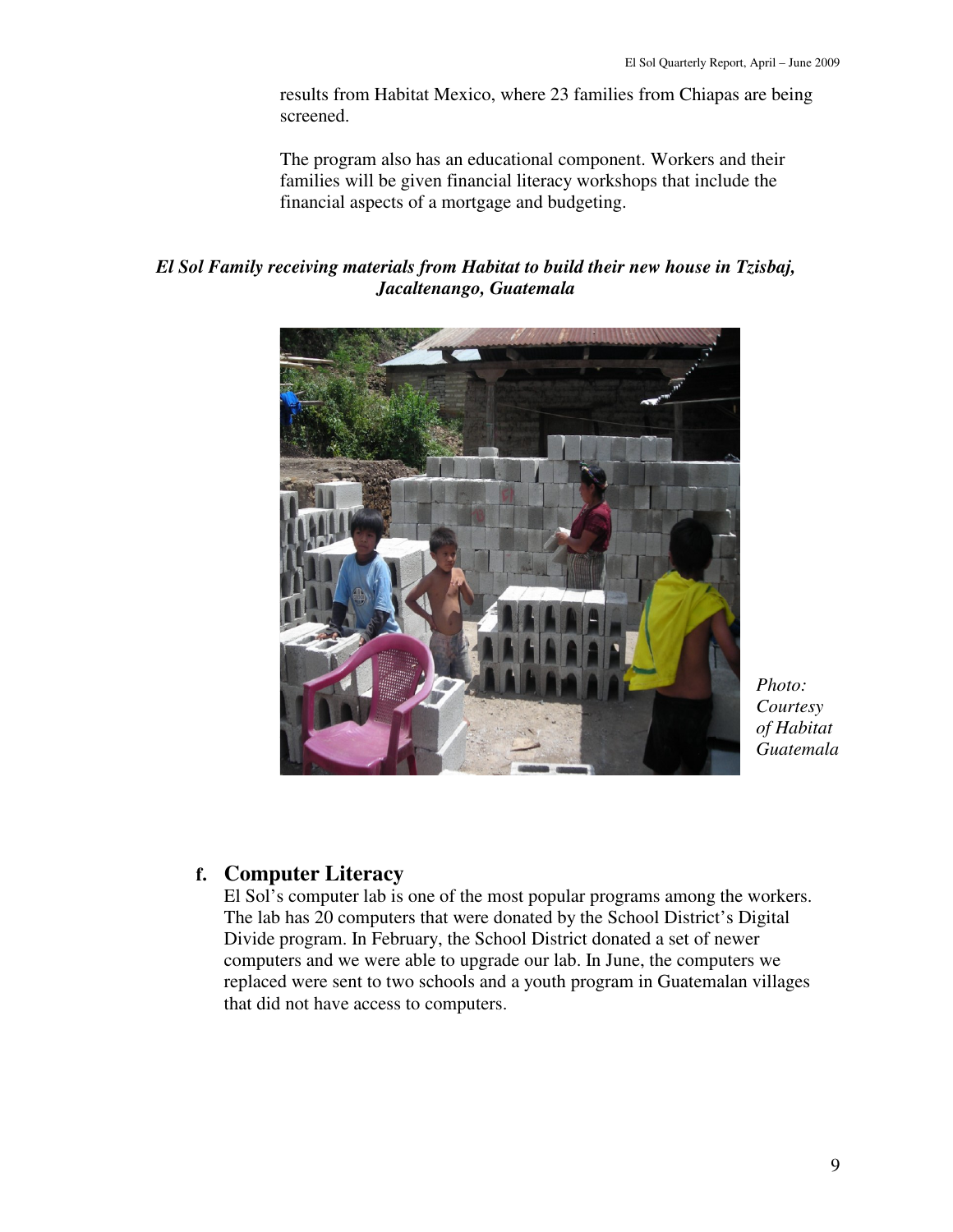Every day, twice a day, we have open computer lab time in which participants can access the internet. Below is the monthly breakdown of participation:

| <b>Total:</b> | 3,957 participants /91 days =43 average per day  |
|---------------|--------------------------------------------------|
| June:         | 1,014 participants /30 days = 34 average per day |
| May:          | 1,564 participants/31 days = 50 average per day  |
| April:        | 1,379 participants /30 days = 46 average per day |

Also, since April 23rd El Sol began hosting Computer Classes fully monitored by volunteers who also teach the classes on Thursday nights from 7-9PM. During the Second Quarter 2009, volunteers covered a total of 360 hours with topics from how to use a computer (hardware and software) to basic Microsoft Office programs (Word, Excel and PowerPoint). A total of 33 students are registered in the class.

| <b>Value of Program:</b> |         |                       |  |
|--------------------------|---------|-----------------------|--|
| Volunteers:              | \$7,027 | $(360 \text{ hours})$ |  |
| <b>Total:</b>            | \$7,027 |                       |  |

#### **g. Parenting and Personal Development Classes**

During the second quarter of 2009, The School District sponsored 40 hours of Parenting and Personal Development Classes that benefited a total of 322 students. The monthly breakdown of participation is as follows:

| <b>Total:</b> | 322 students |
|---------------|--------------|
| June:         | 142 students |
| May:          | 92 students  |
| April:        | 88 students  |

Classes were given on relevant topics such as: Budget; family values; interpersonal skills; stress; emergency preparation; domestic violence; and responsibility.

| <b>Value of Program:</b>   |                                   |
|----------------------------|-----------------------------------|
| <b>Certified Educator:</b> | \$800 (40 hours at \$20 per hour) |
| <b>Total:</b>              | \$800                             |

#### **h. Title I: Migrant Education Program**

On Mondays and Wednesdays from 8:00 AM – noon, El Sol hosts Palm Beach County's School District Title I: Migrant Education Program. This educational program impacts emancipated youth ages 16 to 21. Due to the transient nature, high mobility and continuous changes in the work environments of emancipated youth the program has applied creative methods for teaching. Class time includes computer lab time; Rosetta Stone use; tabletop workshops; classroom time; activity worksheets; and special projects. This quarter the program covered the following topics: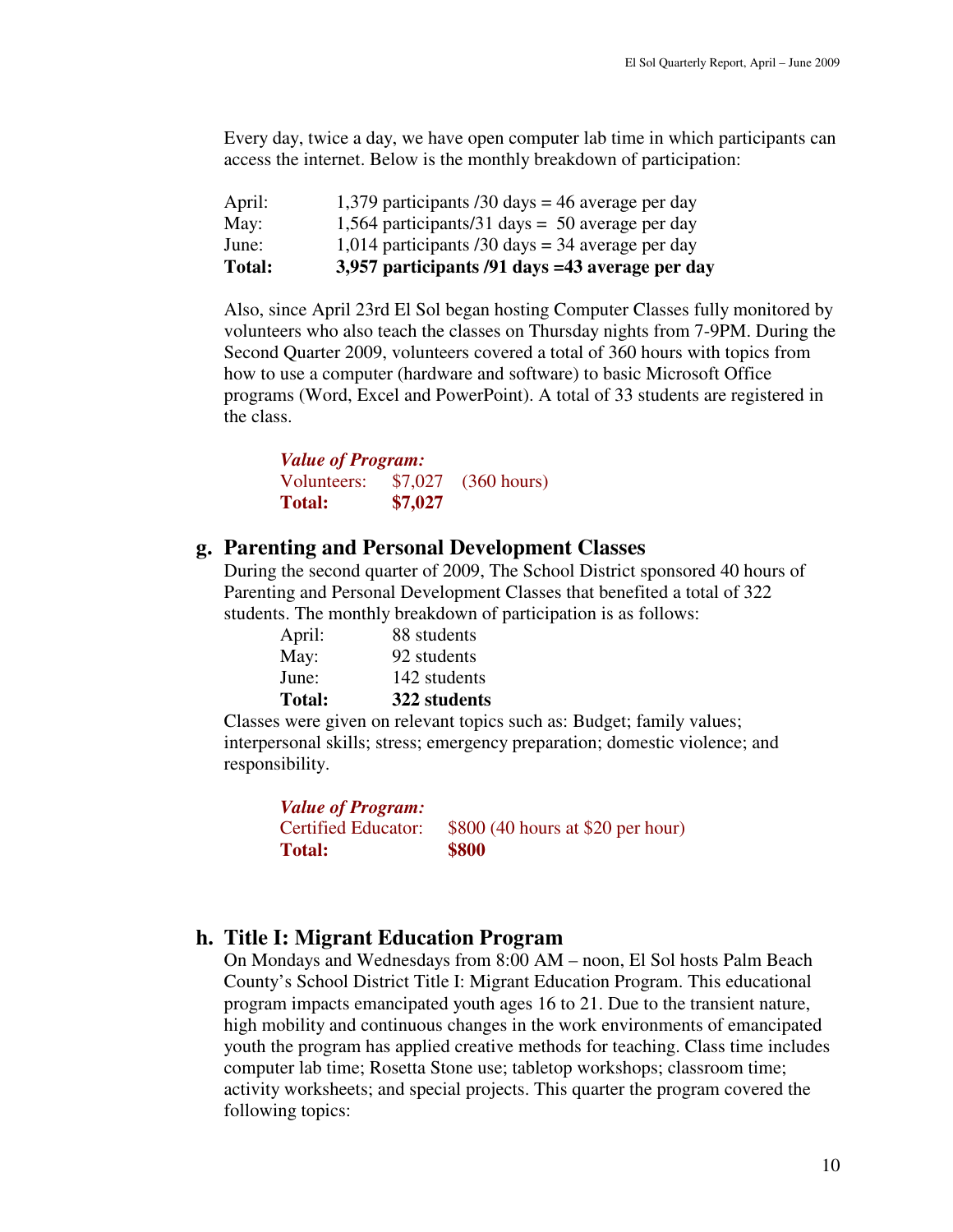Survival Life skills Bilingual Clipsheets Pronunciation Computer skills Reading and Writing skills

Teachers provide students with educational materials and resources (i.e. Spanish/English Dictionaries, worksheets). The program has also given personal hygiene items to youth.

Classes were given in April and May (starting in June the program went on summer break). A total of 143 students participated (75 in April and 68 in May).

*Value of Program:*  Three teachers and a social service facilitator administer the program and the total value is the addition of their salaries and materials. **Total: \$10,500**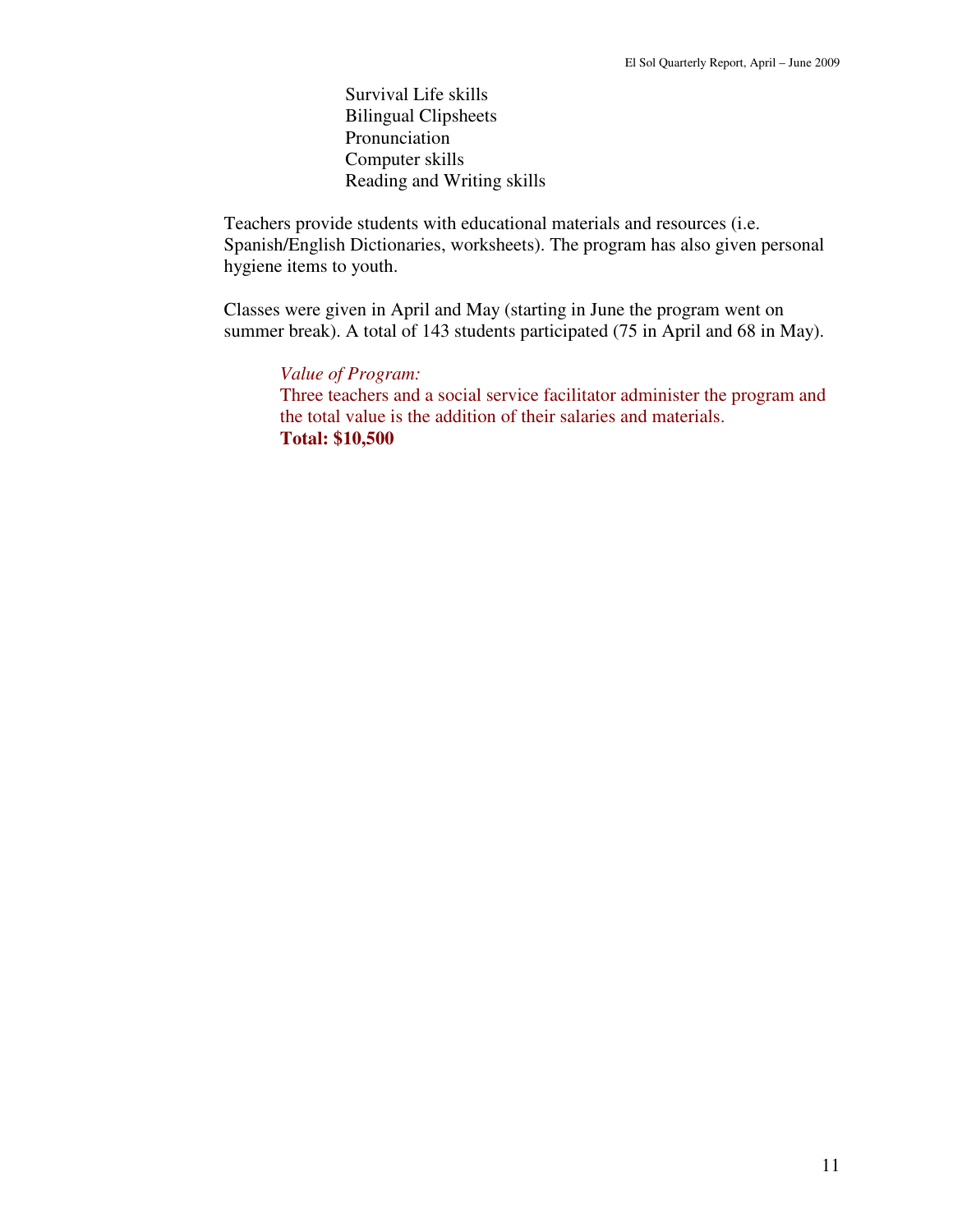# **3. LEGAL**

El Sol has recently begun to try to track better the clients that we see, and the amount of time we spend with each client, with a system designed by our volunteer legal secretary/legal assistant. During this quarter, a new legal intern working under a Florida Bar Foundation grant through Florida International University Law School began working at El Sol, as well as another FIU law student who is completing her 30 hours of community service. Also, we have had volunteer law students from William & Mary law School and from University of Florida Law School assist on one Saturday this quarter.

During the  $2<sup>nd</sup>$  quarter, El Sol legal service opened approximately 39 new files. We do not open a file for every person that we see, but in general, only for those cases where we take some action on behalf of the person who comes for legal assistance.

The types of cases seen include: wage theft, driving without a license, personal injury and workers compensation, unemployment issues, immigration, and family law. In most wage theft cases, we at least send an initial letter to the employer (provided the workers are able to give us names and addresses for their employers). We have written letters on behalf of workers who have been cheated out of their wages, and have referred out approximately two wage theft cases after receiving no response from the employer. During this quarter, a federal lawsuit was filed in one of the larger cases that we had referred out. This case involves Southern Construction, which is notorious for failure or refusal to pay workers wages that it owes them. The suit has been filed as a class action, and names approximately thirteen employees who were cheated of their wages. In two other cases that we are aware of, the employers paid the employees after receiving a letter from El Sol. Sometimes, employers pay the employees directly, and we may not be made aware of it.

El Sol attended court at Gun Club and at PGA with three El Sol members who had been ticketed for driving without a license. In one other case, our FIU law school intern and two FIU law students attended court with a worker who had a ticket for driving without a license. In all cases, the worker has chosen to plead guilty and pay a fine. In one case, the traffic stop seemed to be based directly on racial profiling, since the driver was not ticketed for any other traffic violation. Generally, a traffic stop has to be based on the police officer's reasonable belief that the driver violated a traffic law. It cannot be based on the physical appearance of the driver.

Volunteer lawyers assisted one person with completing some paperwork required by his probation officer. We referred two other criminal cases to a volunteer criminal defense attorney. We also referred one case involving a Mexican national who has been in jail awaiting trial in Martin County for more than eight months and has not yet seen a public defender, to the Mexican consulate, through local criminal defense attorney Steve Malone, who represents the Mexican government in capital cases in southeastern United States.

In most immigration cases, we refer the client to private counsel. Unfortunately, in Palm Beach County (unlike Miami-Dade and Martin and St. Lucie Counties), there is little or no free or low cost representation for immigrants who cannot afford to pay for a lawyer in immigration matters. We are currently assisting one El Sol member with his application for a U-visa, and have referred out one other case to a private attorney who has agreed to work on the case without charge.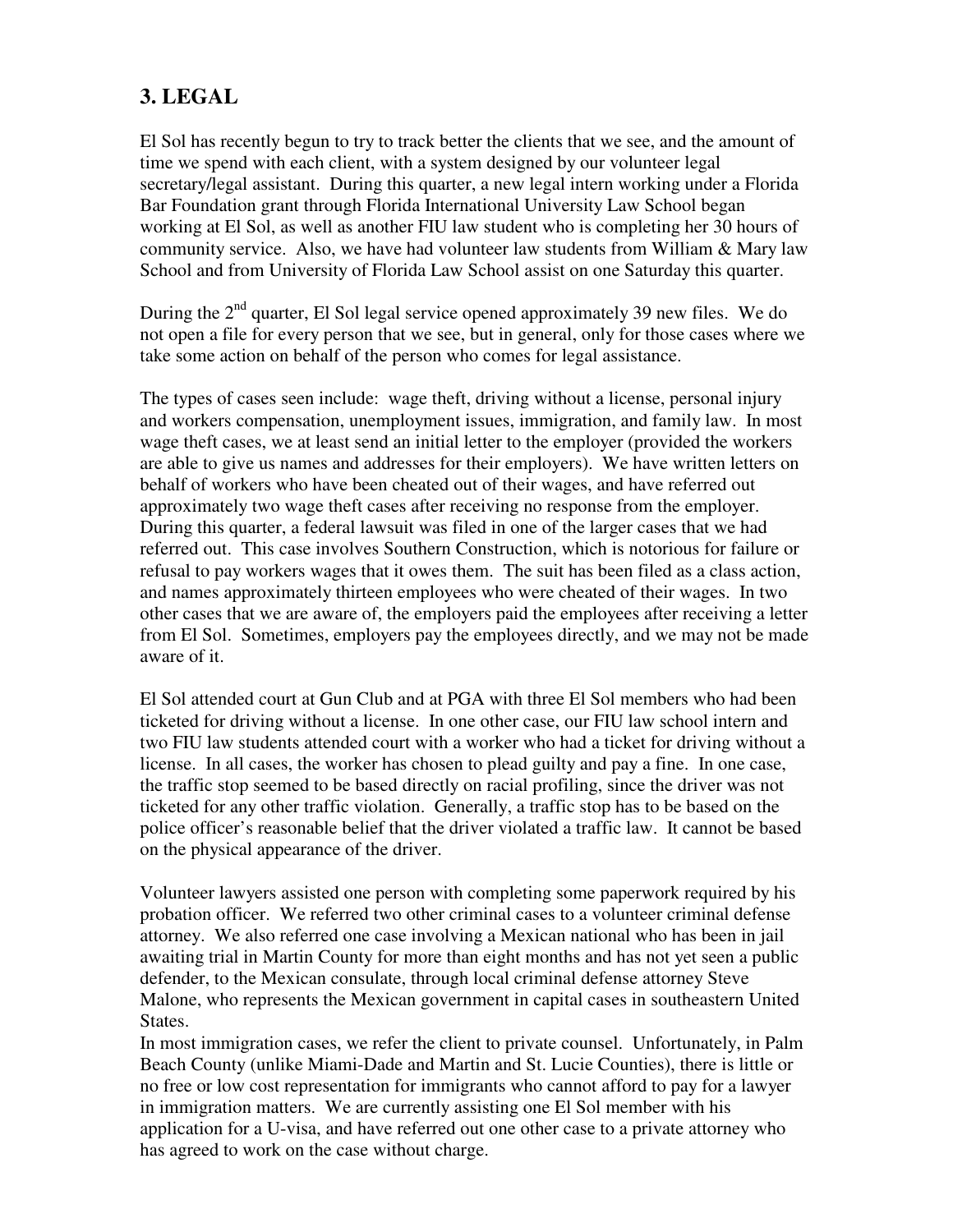During the  $2<sup>nd</sup>$  quarter, Jill Hanson also did a successful tabletop presentation to over 40 El Sol members on driving without a license.

Related to that issue, Jill Hanson, President of El Sol participated as an informant in a study that the National Center for State Courts is doing for the Palm Beach County courts on immigrants in the courts, with special emphasis on issues of driving without a license. She was interviewed for over one hour, and also prepared a written document for the study, to show the impact that the inability to obtain a license has on our community; and to suggest some possible answers to the problem. The interviewer said that no one else that they had interviewed had the perspective that we were able to provide, that is, knowing the negative impacts that the denial of a driver's license has on otherwise law abiding persons, from the point of view of the persons who are unable to drive.

During the past quarter, El Sol legal service also spent many hours working with Corn Maya, the Florida Immigrant Coalition, the National Immigrant Bond Project, to secure a bond for a Jupiter resident who had been improperly detained by ICE/Border Patrol as a result of racial profiling. We were able to secure the bond, and to bring the young man back from Texas to Jupiter, where members of his family are. We continue to assist with legal documents to enable him to challenge the detention, and hope to secure legal representation through the University of Miami law school immigration clinic. We also are assisting Latino Justice/PRLDF in investigating and possibly litigating other racial profiling issues involving immigrants in Palm Beach County.

Finally, during this quarter, El Sol met with DHS Secretary Janet Napolitano, to express concerns about immigration reform.

| <i>Value of Program:</i> |                     |                                                            |  |
|--------------------------|---------------------|------------------------------------------------------------|--|
|                          | Attorneys:          | $$89,700$ (23 hours per week x 13 weeks at \$300 per hour) |  |
|                          | Law students:       | $$37,375$ (23 hours per week x 13 weeks at \$125 per hour) |  |
|                          | Legal Secretary:    | \$7,800 (8 hours per week x13 weeks at \$75 per hour)      |  |
|                          | Legal Interpreters: | $$10,920$ (14 hours x 13 weeks at \$60 per hour)           |  |
|                          | <b>Total:</b>       | \$145,795                                                  |  |
|                          |                     |                                                            |  |

# *Value of Program:*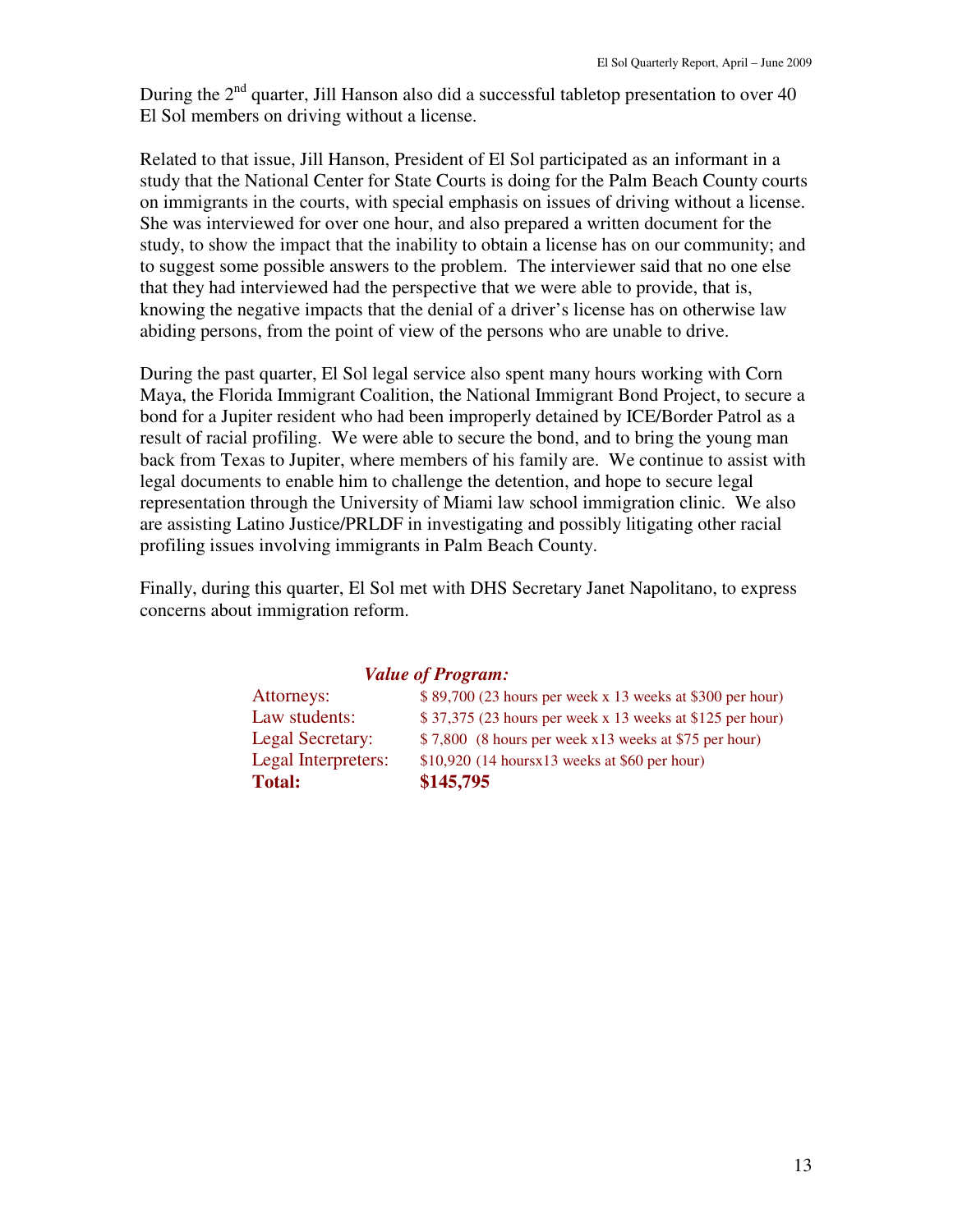# **4. HEALTH**

This year El Sol began coordinating a much-needed Health service to address the various and dire healthcare needs in our community. The focus of our Health Program is to increase awareness and understanding about health issues among our community by providing educational seminars and health fairs; and also to provide referrals for individuals with serious healthcare needs.

**General Health:** We offer services for individuals that need general checkups through our partnership with the Visiting Nurse Association (VNA). This quarter we hosted a VNA mobile health day in April (23 patients seen). The next visit is scheduled for mid July. Nurses contributed 6 hours and volunteers contributed 13 hours.

| <b>Type of Service</b> | Number of<br><i>patients</i> | Month      | Number of<br><b>Nurse Hours</b> | Number of<br><b>Volunteer hours</b> |
|------------------------|------------------------------|------------|---------------------------------|-------------------------------------|
| General Health         | 23                           | April 2009 |                                 | 13                                  |

**Eye Care:** Lens Crafters was able to do an eye check on 10 patients this quarter and provide glasses through their Gift of Sight program. Also, 10 individuals purchased affordable reading glasses for \$1.00; 30 individuals purchased affordable sunglasses for \$1.00 (sun-glasses are part of an El Sol initiative to encourage the community to protect their skin and eyes from sun damage). One patient obtained a free cataract surgery that has given him better vision, a \$6,000 value donated by a doctor. Providers contributed 19 hours and volunteers contributed 33 hours.

| <b>Type of Service</b> | # of patients | # of Hours     | \$ per Volunteer<br>Hour | Total \$   |
|------------------------|---------------|----------------|--------------------------|------------|
| Cataract surgery       | 1             | $n/a^*$        | $n/a^*$                  | \$6,000.00 |
| Providers              |               | 19             | $n/a*$                   |            |
| Eye Check              | 10            | 6              | $n/a^*$                  |            |
| <b>Reading Glasses</b> | 10            | $\overline{4}$ | \$19.52                  | \$78.08    |
| Volunteer              |               | 33             | \$19.52                  | \$644.16   |
| Sun glasses            | 30            | $\overline{4}$ | \$19.52                  | \$78.08    |
| <b>Total:</b>          | 51            | 70             |                          | \$6,800.32 |

**\*n/a= not available**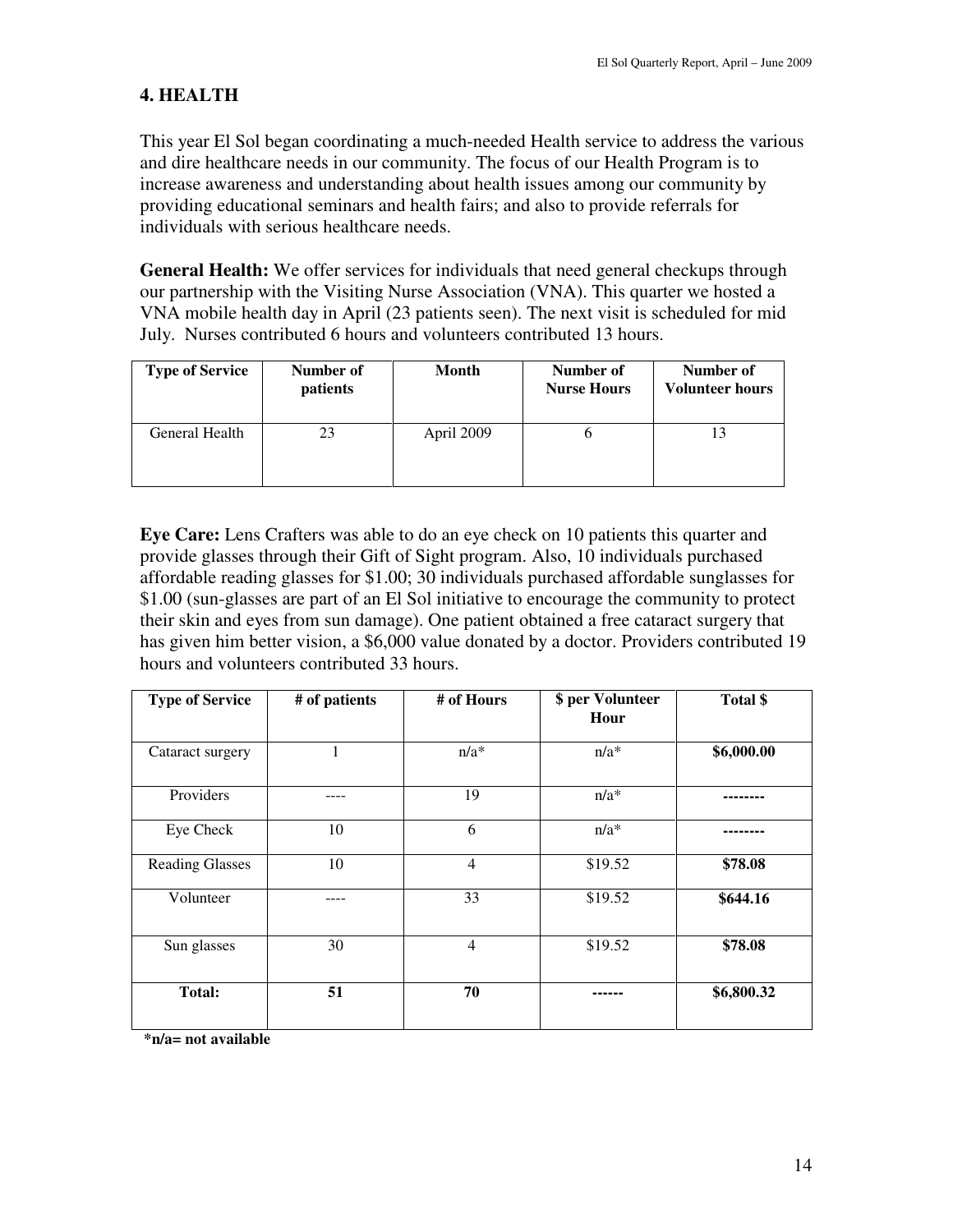**Dental Care:** Several area dentists have partnered with El Sol to provide emergency dental care for patients with infection problems and severe pain. Dentists have provided free exams and x-rays; and also have donated 275 toothpaste tubes, toothbrushes and floss. Six patients had molars extracted.Providers contributed 7 hours and volunteers contributed 10 hours.

| Type of Service | # of Patients | # of Volunteers<br>hours | \$ per Volunteer<br>hour | Total \$ |
|-----------------|---------------|--------------------------|--------------------------|----------|
| Dental Care     |               | 1Ο                       | \$19.52                  | 195.20   |

**Women's Health:** In April we organized a Breast Cancer Seminar, 52 women attended. In June we coordinated mammograms for 13 women through our partnership with the Susan G. Komen Foundation and the Hope Project. A local gynecologist saw one patient. Providers contributed 10 hours, and volunteers contributed 16 hours.

| <b>Type of Service</b>          | # of Patients | # of Volunteers<br>hours | #of<br>provider<br>hours | \$ per<br><b>Volunteer</b><br>hour | Total \$ |
|---------------------------------|---------------|--------------------------|--------------------------|------------------------------------|----------|
| <b>Mammograms</b>               | 13            |                          |                          |                                    |          |
| Doctor services                 |               |                          |                          |                                    |          |
| <b>Breast Cancer</b><br>Seminar | 52            |                          |                          |                                    |          |
| Total:                          | 66            | 16                       | 10                       | \$19.52                            | \$312.32 |

**Other:** One pallet of Nestle's bottled water was donated to El Sol to provide free water for people going out to work. It is important for workers to always have water, especially while they are doing physical labor in the summer months. Volunteers contributed 4 hours.*Total Value of Volunteer hours: \$78.08* 

#### *The total value of donated water: \$108.08*

# **5. FOOD**

Our food program has become a very important aspect of our service to the Jupiter Community. With the recent economic downturn, many individuals have reported that the only meals they receive are what they get at El Sol because they cannot afford to buy food. Everyday El Sol provides coffee, bread and pastries for breakfast, and a hot meal for lunch. This is possible with the help of our volunteers, and the donations from various local businesses and organizations including: Publix, Starbucks, Panera Bread, St. Vincent De Paul, St. Peters Church, and more. This second quarter of 2009 we served a total of 8,674 meals, an average of 95 meals daily. The breakdown per month is as follows:

April: 3,904 meals, 130 meals per day on average May: 2,591 meals, 83 meals per day on average June: 2,179 meals, 72 meals per day on average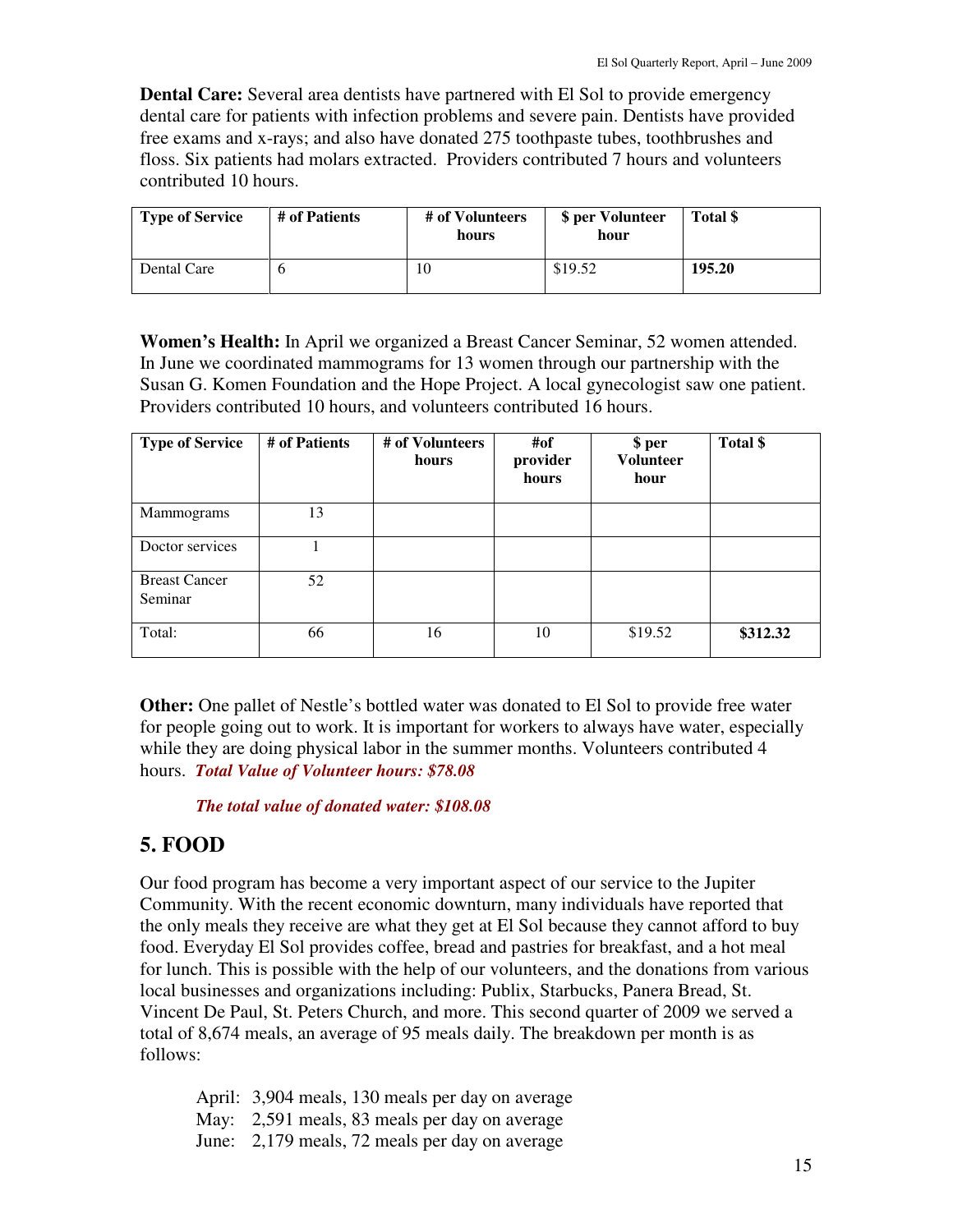#### **Total: 8,674 meals, 95 meals per day on average**

| <b>Value of Program:</b>                             |
|------------------------------------------------------|
| $$26,022$ (8,674 meals at an estimated \$3 per meal) |
| \$24,595 (1,260 hours)                               |
| \$50,617                                             |
|                                                      |

# **6. PERSONAL COUNSELING**

Sister Marta Tobón, a Guadalupan sister from St. Peter's Catholic Church assists many El Sol workers with her guidance. She often gives family and personal counseling in the center. Most cases are individuals seeking assistance with rent, return air fare tickets to go back to their countries of origin (we have seen an increase in these type of cases recently), need for furniture or medical problems. She often refers people to different organizations and partners depending on their needs. This Quarter Sister Marta took a total of 45 cases; the monthly breakdown is as follows:

 April: 22 cases May: 14 cases June: 9 cases **Total: 45 cases** 

> *Value of Program:* Volunteer: \$1,815 (93 hours) **Total: \$1,815**

# **7. VOLUNTEERS AND INTERNS**

Last year we reported the total number of volunteer hours without categorizing them by program. To better reflect the impact and resources needed for each individual service, we have made a distinction of how many volunteer hours were contributed per program. However, in addition to supporting many of the programs mentioned above, volunteers also assist in other areas of our operation. They provide administrative and technical support; help register new workers; provide referrals; welcome employers; assist with special events and committees; write grants and develop strategies, and much more.

The total number of volunteer hours contributed for Other operations (and that are not otherwise mentioned in this report) were: 3,033 hours.

El Sol participated in "Power to Care", a program sponsored by Florida Power & Light Company. The company sent 18 volunteers to El Sol on April  $18<sup>th</sup>$ . They contributed in many useful ways on that day and some continue to serve us as regular volunteers.

El Sol had one intern from Florida Atlantic University's Honors College this quarter: He was responsible for various tasks ranging from helping with El Sol worker registration, teaching English classes; conducting vocabulary workshops and helping with the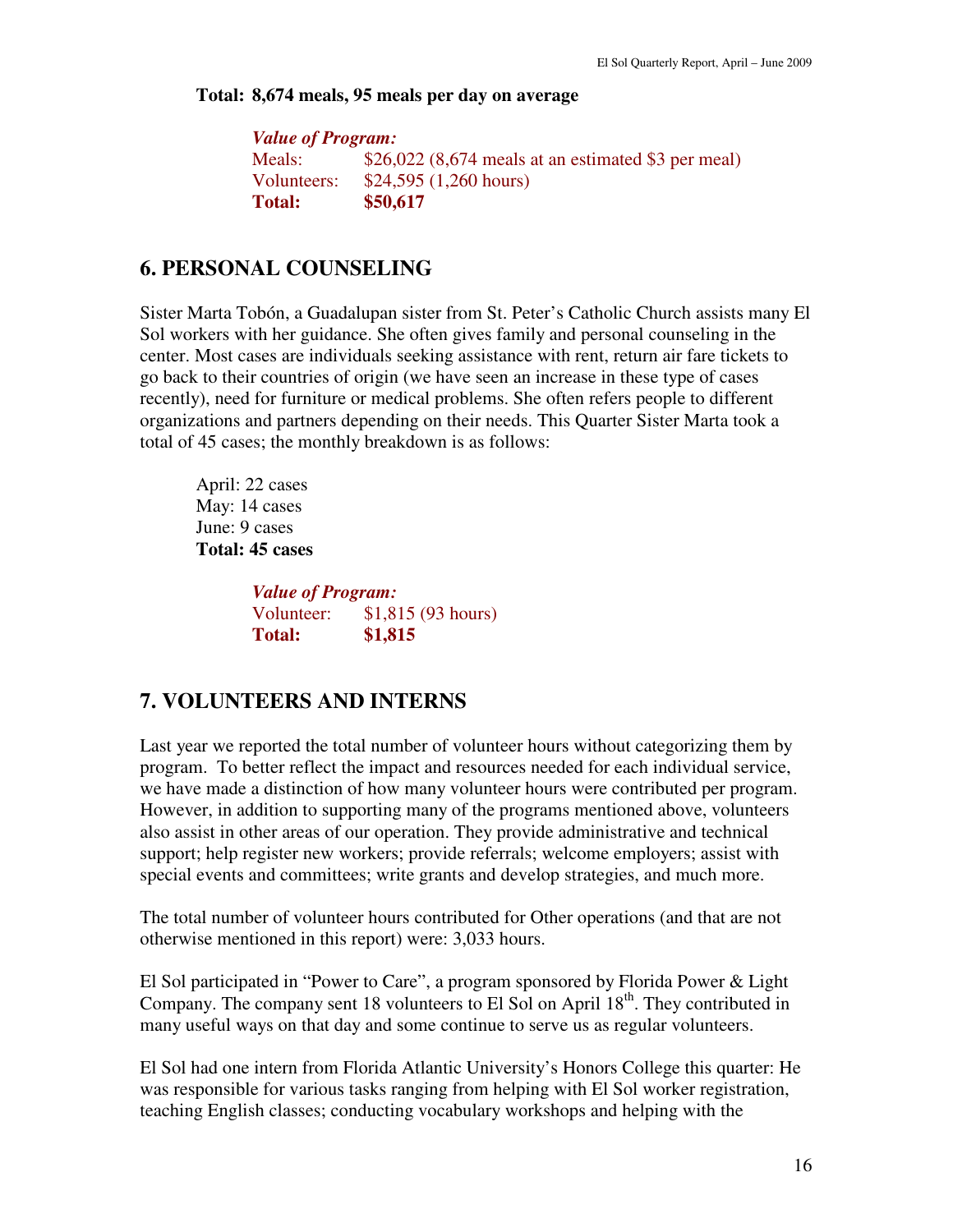Center's administrative needs. The intern contributed a total of 57 hours from April to June 2009.

> Value of Contributions: Volunteers (Other): \$59,204 (3,033hours) Interns: \$1,113 (57hours)

# **III. VALUE OF EL SOL SERVICES**

# **El Sol provided a total value of \$342,600 in services to the Jupiter Community this Quarter.**

| Nighttime ESL Program           | \$6,929   |
|---------------------------------|-----------|
| Daytime ESL Program             | \$2,257   |
| <b>Spanish Literacy Program</b> | \$1,924   |
| <b>Spanish Language Classes</b> | \$254     |
| <b>Family Literacy Program</b>  | \$15,157  |
| <b>Computer Literacy</b>        |           |
| Program                         | \$7,027   |
| <b>Community Service</b>        |           |
| Events                          | \$7,964   |
| Parenting and Personal          |           |
| <b>Development Classes</b>      | \$800     |
| <b>Migrant Education</b>        |           |
| Program                         | \$10,500  |
| Legal Program                   | \$145,795 |
| <b>Health Program</b>           | \$7,494   |
| Food Program                    | \$50,617  |
| <b>Personal Counsel Program</b> | \$1,815   |
| Volunteers (Other)              | \$59,204  |
| Interns                         | \$1,113   |
| Staff                           | \$23,750  |
| <b>Total</b>                    | \$342,600 |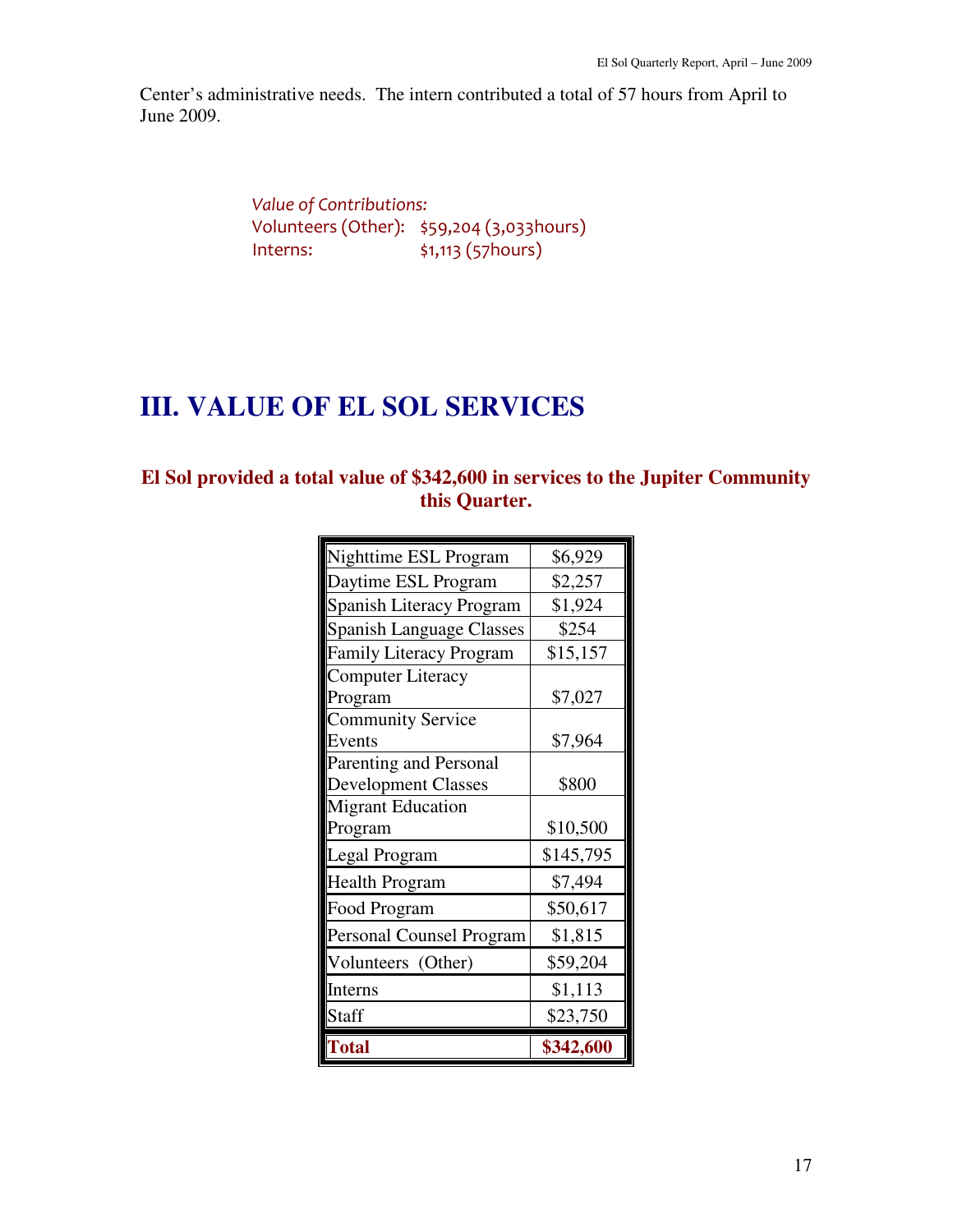# **IV. FUNDRAISING**

## **Total Income Second Quarter 2009**

The total income in the Second Quarter of 2009 was \$155, 425.45.

### **Total Grants Income Second Quarter 2009**:

Grants were received from the following sources:

Admiral's Cove The Frankino Foundation Western Union Dollar General Community Foundation for Palm Beach and Martin Counties Mariner Sands Chapin Foundation (WPB) Titus Schmid Family Foundation Also, donations were received from a number of individual donors

**Potential Grants:** Harry Chapin Self-Reliance Award Vista Volunteer Program

# **V. MONTHLY EVENTS:**

### **a. April:**

- Nighttime ESL Program Graduation Ceremony
- Town Code Compliance Presentation
- El Sol Tour to Florida Atlantic University students
- Great American Cleanup
- Florida Power Light Volunteer Day at El Sol
- Visiting Nurse Association Mobile Health Day
- PBCC Spanish Club Cultural Event at El Sol
- Workers Council Meeting
- Know Your Rights Workshop
- Movie Night

### **b. May:**

- Education Committee Meeting
- Tour of Jupiter's Public Library
- Kitchen Committee Meeting